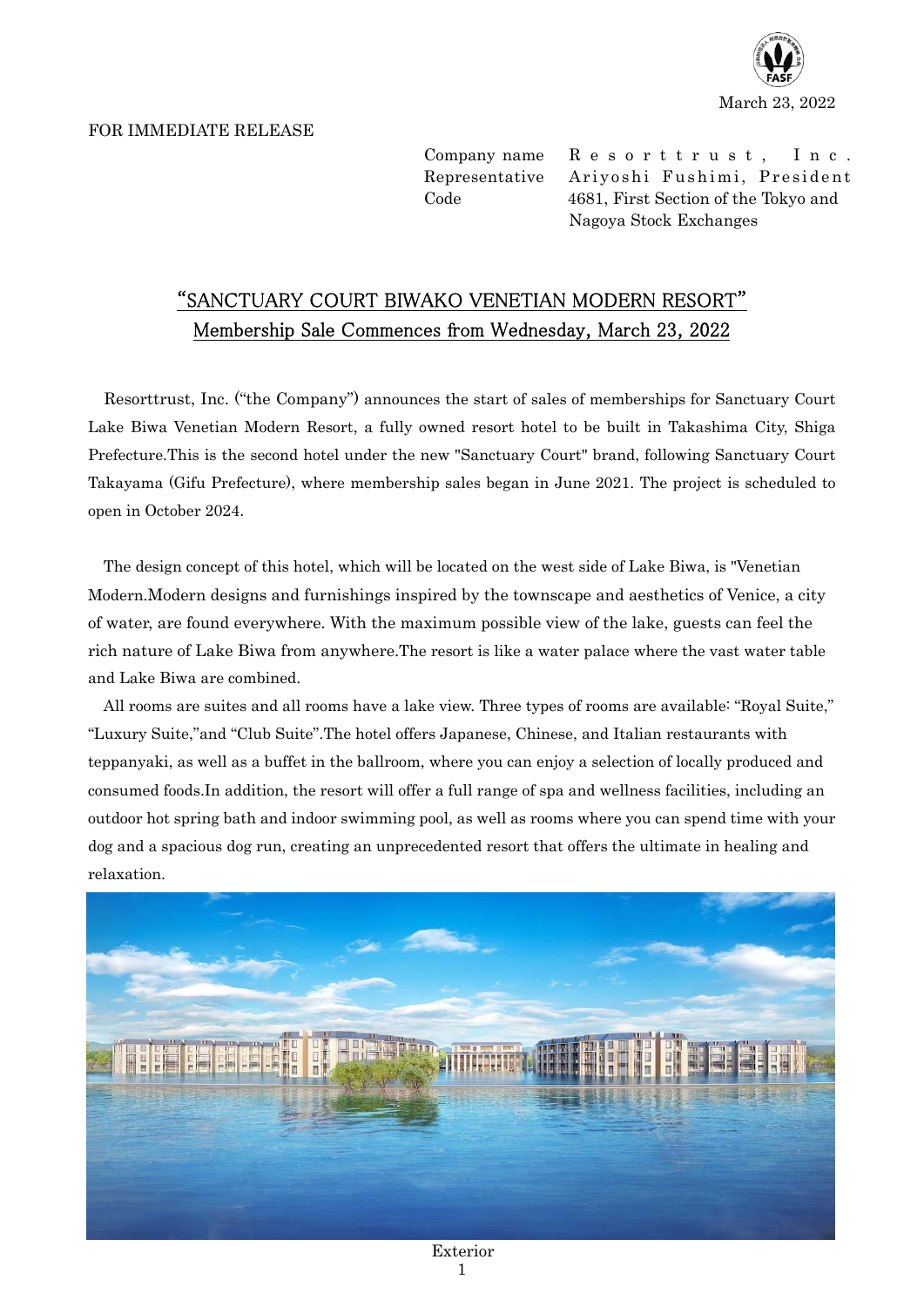Total project costs for SANCTUARY COURT BIWAKO are expected to amount to approximately ¥33.6 billion yen,with membership contract prices ranging from ¥7.43 million (including consumption tax, Club Suite/annual 10 stay nights-type: 1 room/available to 36 members) to ¥34.75 million (including consumption tax, Royal Suite/annual 20 stay nights-type: 1 room/available to 18 members).



Entrance



Gate reminiscent of a bridge over a canal

※All images are renderings.